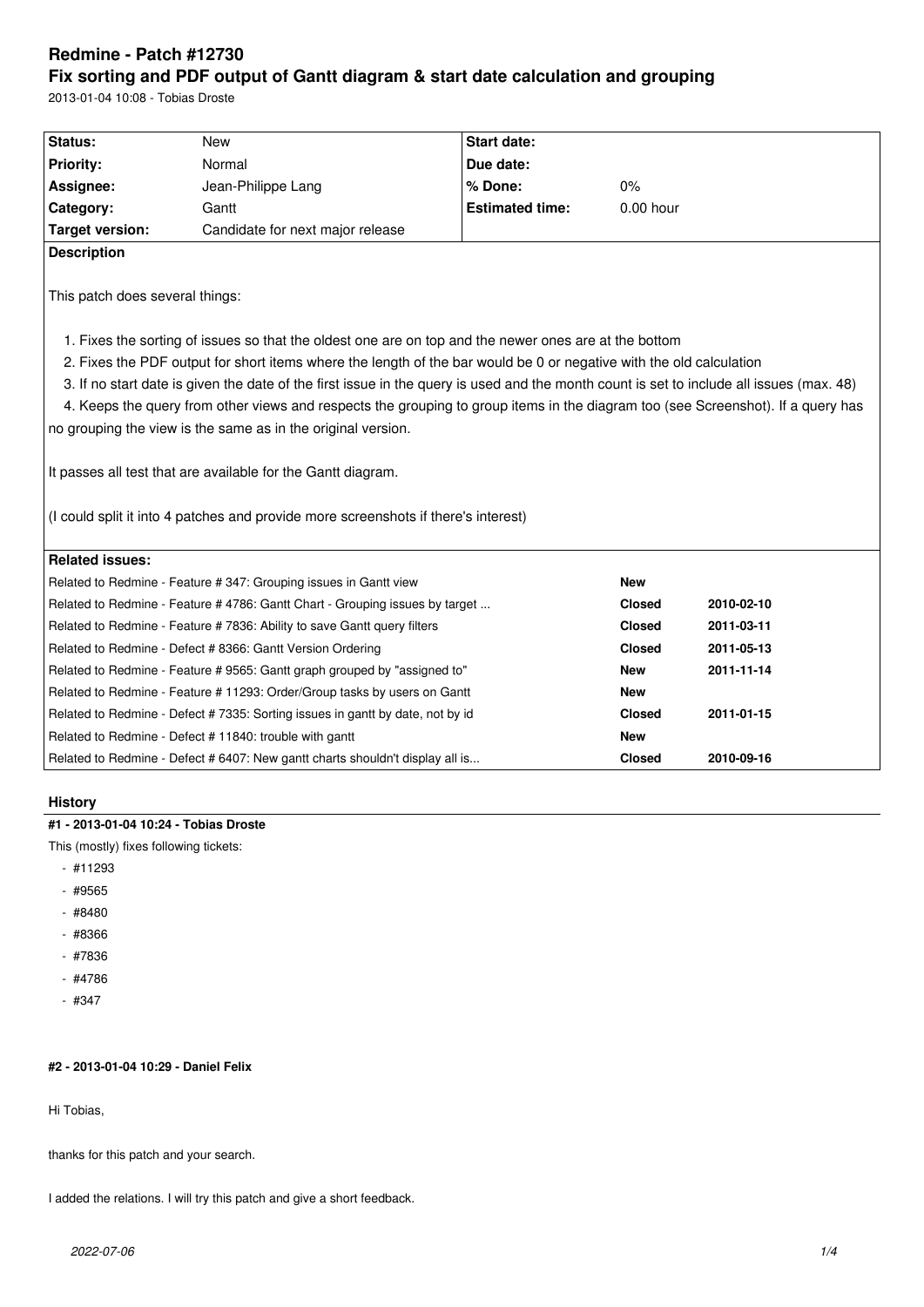Best regards, Daniel

### **#3 - 2013-01-04 12:03 - Daniel Felix**

Hi,

the path works good. But the grouping of gantt doesn't seem to work? I tested this with r11114.

I also tried this in combination with #3436. Which seems to work, after a manual merge.

Some UI enhancements: - the grouping box should be hidden by default as in every other modul

Best regards, Daniel

### **#4 - 2013-01-04 13:32 - Toshi MARUYAMA**

Tobias Droste wrote:

*(I could split it into 4 patches and provide more screenshots if there's interest)*

Please split and post it to each issues.

### **#5 - 2013-01-04 18:27 - Tobias Droste**

Toshi MARUYAMA wrote:

*Please split and post it to each issues.*

Ok.

Daniel Felix wrote:

*the path works good. But the grouping of gantt doesn't seem to work? I tested this with r11114.*

It should work, I tested it with r11113. As Toshi MARUYAMA suggested I will split the patch. And I make some additional changes to the grouping. So see this patch as deprecated for now.

Daniel Felix wrote:

*Some UI enhancements:*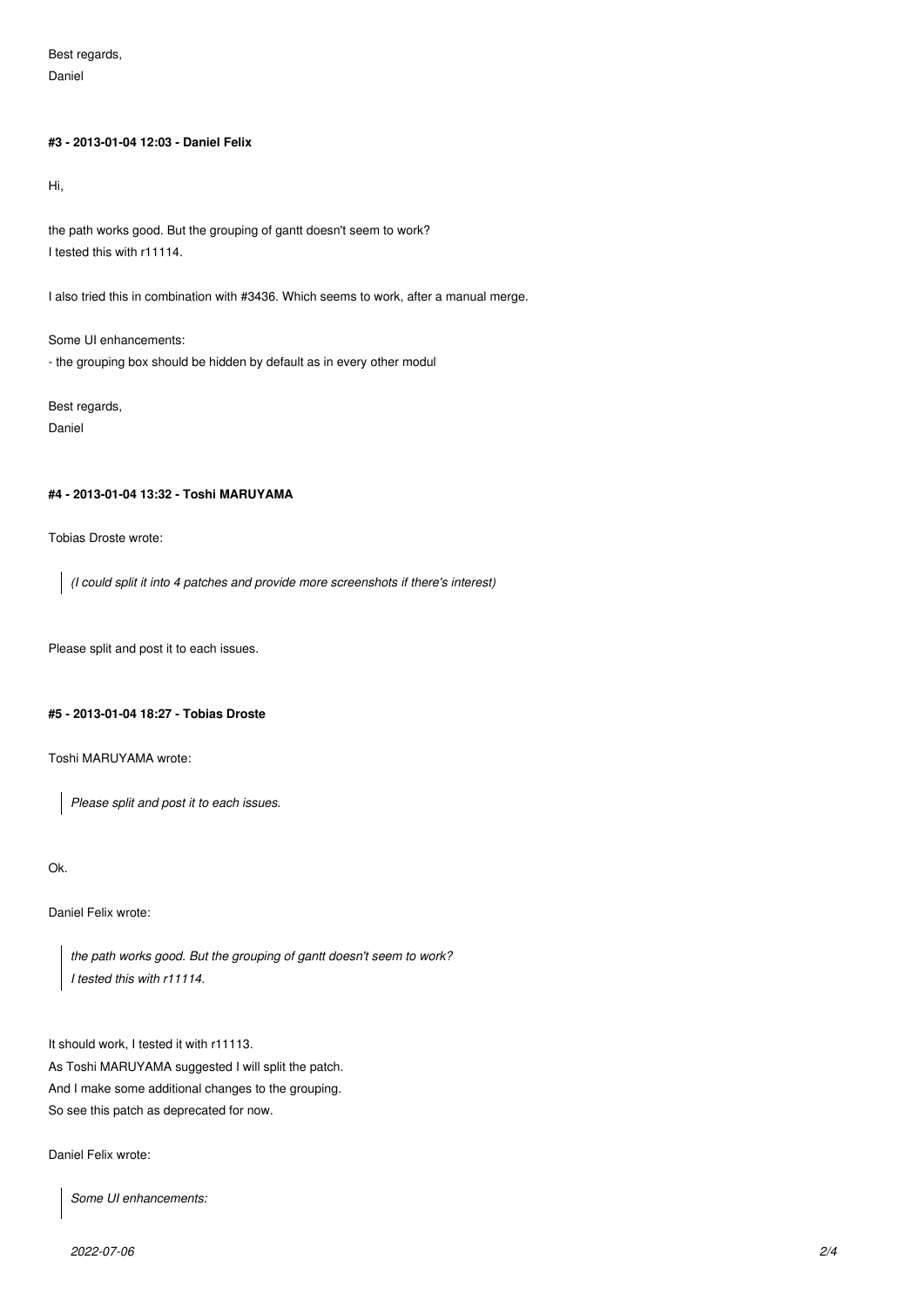*- the grouping box should be hidden by default as in every other modul*

I will change that.

Thanks for the feedback and testing and I will post a new split version to the corresponding tickets. (Probably tomorrow)

#### **#6 - 2013-01-05 09:29 - Tobias Droste**

- *File Fix-PDF-output-of-Gantt-diagram-for-small-tickets.patch added*
- *File Gantt-Calculate-month-from-and-count-from-current-query.patch added*

I'm attaching the patch to fix PDF output and the patch to calculate 'month from' and 'month count' here, because there are no tickets for this yet.

The other two are attached to these two tickets:

#347

#8366

### **#7 - 2013-01-05 12:36 - Daniel Felix**

Thank you for your great work. I will try your patches soon (this weekend or maybe monday). Thank you for your work!

### **#8 - 2013-01-16 10:07 - Daniel Felix**

*- Assignee set to Jean-Philippe Lang*

*- Target version set to Candidate for next major release*

Maybe Toshi or Jean-Philippe could take a look at the provided patches. Would be nice to see this fixed. I tried most of them in my Redmine 2.2.1 and they work properly.

#### **#9 - 2013-03-08 07:44 - Dominik Follmann**

Hi folks,

how is the status of this issue? As Daniel Felix said, he tested the patch successful. Is there a certain reason, why it won't be included in the next major release (2.3.0) ?

I guess lots of people are facing these problems (mainly the gantt-sorting). It would be nice if someone would give an update.

I'm not a good ruby-hacker yet, but if I can support you with some tests or so, I'm available.

Regards

Dominik

# **#10 - 2013-03-08 08:19 - Toshi MARUYAMA**

Dominik Follmann wrote:

*Is there a certain reason, why it won't be included in the next major release (2.3.0) ?*

There is no test.